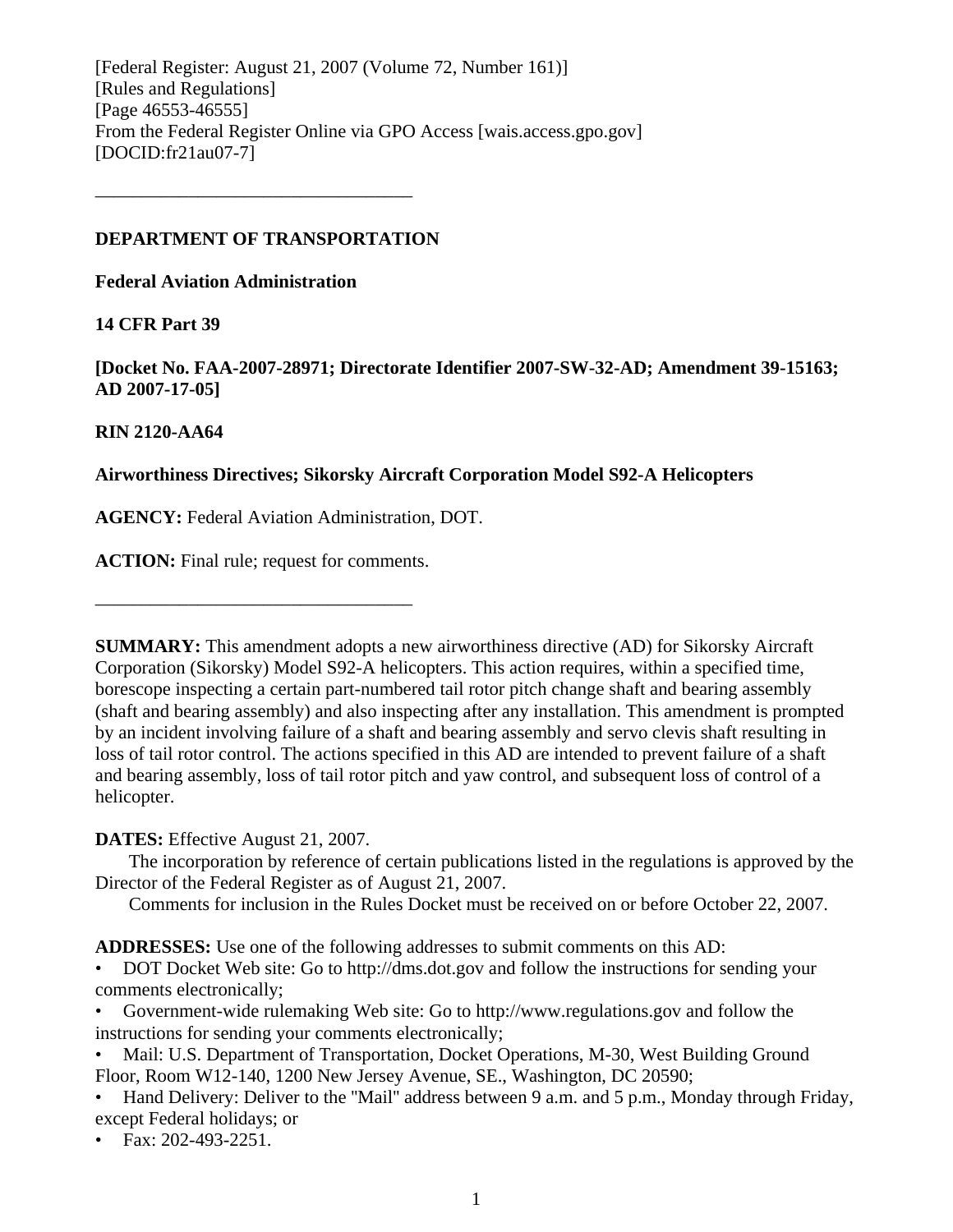You may get the service information identified in this AD from Sikorsky Aircraft Corporation, Attn: Manager, Commercial Technical Support, mailstop s581a, 6900 Main Street, Stratford, Connecticut, phone (203) 383-4866, e-mail address tsslibrary@sikorsky.com.

 Examining the Docket: You may examine the docket that contains the AD, any comments, and other information on the Internet at http://dms.dot.gov, or in person at the Docket Operations office between 9 a.m. and 5 p.m., Monday through Friday, except Federal holidays. The Docket Operations office (telephone (800) 647-5527) is located in Room W12-140 on the ground floor of the West Building at the street address stated in the ADDRESSES section. Comments will be available in the AD docket shortly after the DMS receives them.

**FOR FURTHER INFORMATION CONTACT:** Wayne Gaulzetti, Aviation Safety Engineer, Boston Aircraft Certification Office, 12 New England Executive Park, Burlington, MA 01803, telephone (781) 238-7156, fax (781) 238-7170.

**SUPPLEMENTARY INFORMATION:** This amendment adopts a new AD for Sikorsky Model S92-A helicopters. This action requires, within a specified time, borescope inspecting a certain partnumbered shaft and bearing assembly and also inspecting after any installation. This amendment is prompted by an incident involving failure of a shaft and bearing assembly and servo clevis shaft resulting in loss of tail rotor control. This condition, if not detected, could result in loss of tail rotor pitch and yaw control and subsequent loss of control of a helicopter.

 We have reviewed Sikorsky Alert Service Bulletin No. 92-64-002, dated August 3, 2007 (ASB), which describes procedures for doing a one-time borescope inspection of the shaft and bearing assembly.

 The ASB requires inspecting the shaft and bearing assembly within 50 hours time-in-service (TIS). This AD requires the inspection within 20 hours TIS based on the ease of the inspection, the availability of borescopes, the flight hours per day for the high time helicopters (about 8 hours), and the potential for a helicopter to ditch while servicing the oil rig industry. Also, this AD requires this inspection between 10 and 15 hours TIS following any installation of a shaft and bearing assembly.

 The inspections required by this AD are interim actions; the manufacturer continues to investigate failure of the shaft and bearing assembly and we may either develop follow-on actions or a terminating action for the requirements of this AD.

 This unsafe condition is likely to exist or develop on other helicopters of the same type design. Therefore, this AD is being issued to prevent failure of a shaft and bearing assembly, loss of tail rotor pitch and yaw control, and subsequent loss of control of a helicopter. This AD requires, within 20 hours TIS, inspecting each affected shaft and bearing assembly at the tail rotor side and on the servo side through the oil filler cap. This AD also requires borescope inspecting each shaft and bearing assembly that is installed as a replacement. This inspection must be done between 10 and 15 hours TIS after installation. Replacing any unairworthy shaft and bearing assembly is required before further flight.

 The short compliance time involved is required because the previously described critical unsafe condition can adversely affect the controllability or structural integrity of the helicopter. Therefore, borescope inspecting the affected shaft and bearing assembly within 20 hours TIS and before further flight following any installation of an affected shaft and bearing assembly are required, and this AD must be issued immediately.

 Since a situation exists that requires the immediate adoption of this regulation, it is found that notice and opportunity for prior public comment hereon are impracticable, and that good cause exists for making this amendment effective in less than 30 days.

 We estimate that this AD will affect 34 helicopters, and the borescope inspection of the shaft and bearing assembly will take about 2 work hours to do at an average labor rate of \$80 per work hour. Required parts will cost about \$30,864 per helicopter. Based on these figures, we estimate the total cost impact of the AD on U.S. operators to be \$1,054,816.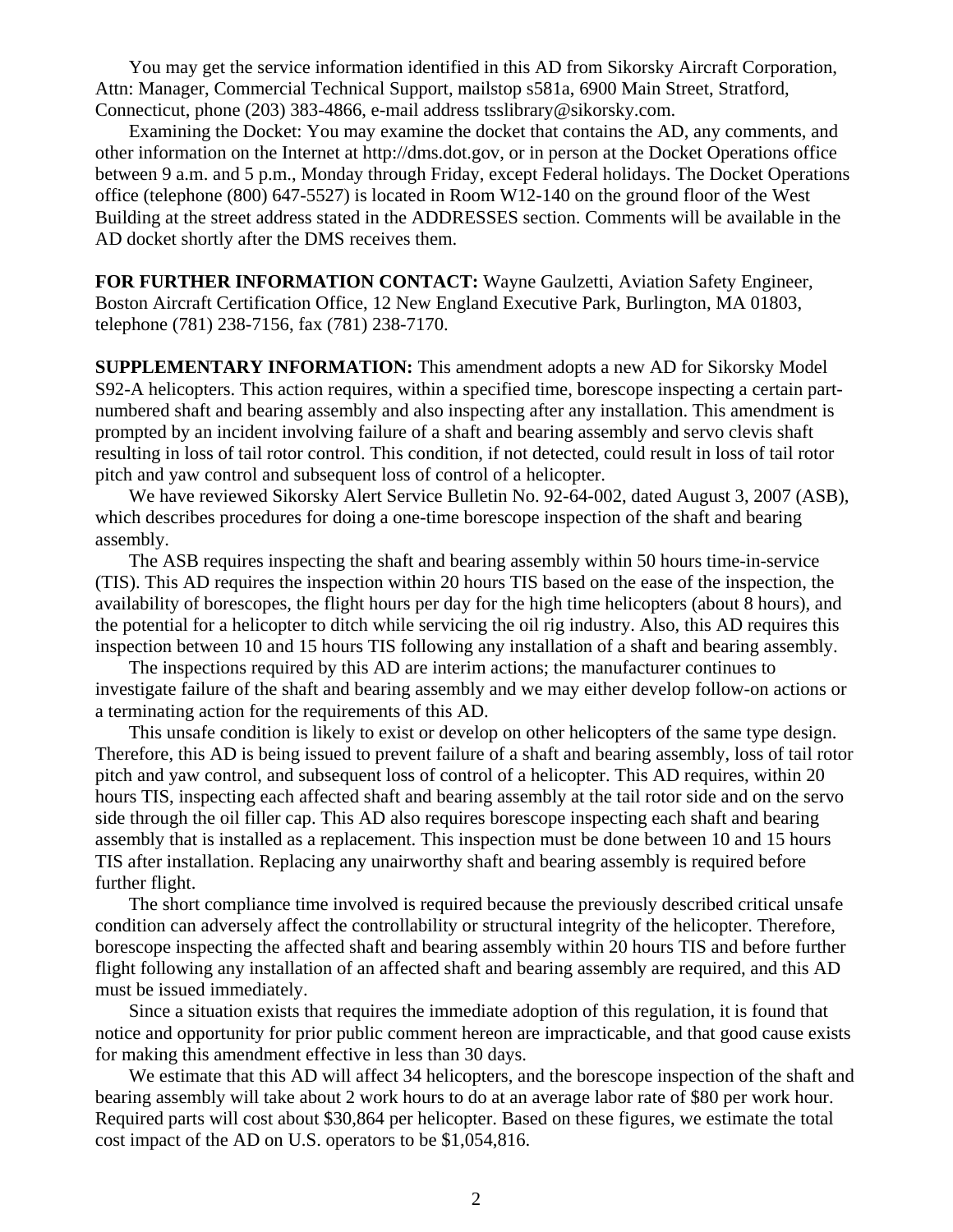#### **Comments Invited**

 This AD is a final rule that involves requirements that affect flight safety and was not preceded by notice and an opportunity for public comment; however, we invite you to submit any written data, views, or arguments regarding this AD. Send your comments to an address listed under ADDRESSES. Include ''Docket No. FAA-2007-28971; Directorate Identifier 2007-SW-32-AD'' at the beginning of your comments. We specifically invite comments on the overall regulatory, economic, environmental, and energy aspects of the AD. We will consider all comments received by the closing date and may amend the AD in light of those comments.

We will post all comments we receive, without change, to http://dms.dot.gov, including any personal information you provide. We will also post a report summarizing each substantive verbal contact with FAA personnel concerning this AD. Using the search function of our docket web site, you can find and read the comments to any of our dockets, including the name of the individual who sent the comment. You may review the DOT's complete Privacy Act Statement in the Federal Register published on April 11, 2000 (65 FR 19477-78), or you may visit http://dms.dot.gov.

#### **Regulatory Findings**

 We have determined that this AD will not have federalism implications under Executive Order 13132. This AD will not have a substantial direct effect on the States, on the relationship between the national Government and the States, or on the distribution of power and responsibilities among the various levels of government.

For the reasons discussed above, I certify that the regulation:

1. Is not a ''significant regulatory action'' under Executive Order 12866;

 2. Is not a ''significant rule'' under the DOT Regulatory Policies and Procedures (44 FR 11034, February 26, 1979); and

 3. Will not have a significant economic impact, positive or negative, on a substantial number of small entities under the criteria of the Regulatory Flexibility Act.

 We prepared an economic evaluation of the estimated costs to comply with this AD. See the DMS to examine the economic evaluation.

#### **Authority for This Rulemaking**

 Title 49 of the United States Code specifies the FAA's authority to issue rules on aviation safety. Subtitle I, Section 106, describes the authority of the FAA Administrator. Subtitle VII, Aviation Programs, describes in more detail the scope of the Agency's authority.

 We are issuing this rulemaking under the authority described in Subtitle VII, Part A, Subpart III, Section 44701, ''General requirements.'' Under that section, Congress charges the FAA with promoting safe flight of civil aircraft in air commerce by prescribing regulations for practices, methods, and procedures the Administrator finds necessary for safety in air commerce. This regulation is within the scope of that authority because it addresses an unsafe condition that is likely to exist or develop on products identified in this rulemaking action.

#### **List of Subjects in 14 CFR Part 39**

Air transportation, Aircraft, Aviation safety, Incorporation by reference, Safety.

#### **Adoption of the Amendment**

Accordingly, pursuant to the authority delegated to me by the Administrator, the Federal Aviation Administration amends part 39 of the Federal Aviation Regulations (14 CFR part 39) as follows: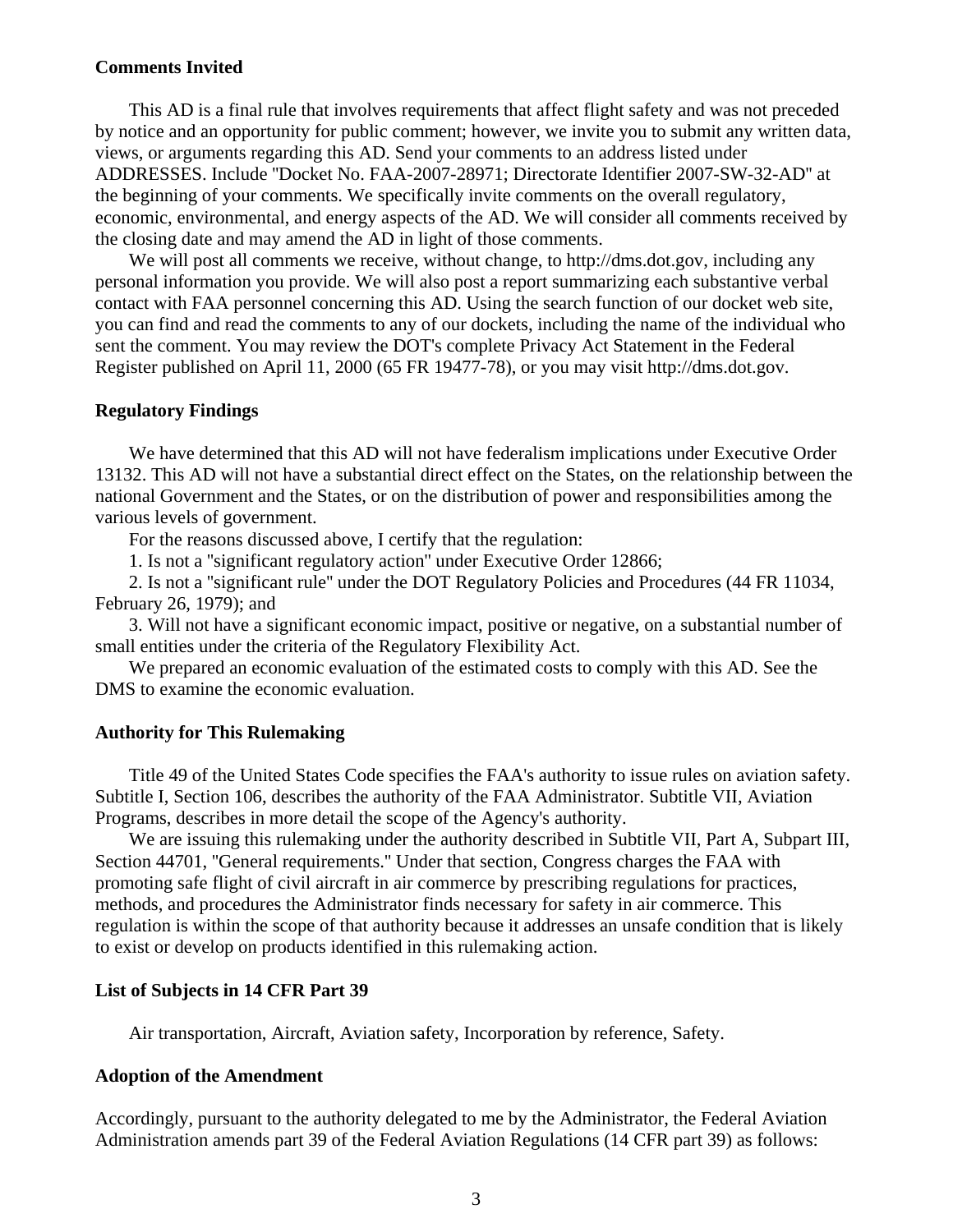# **PART 39–AIRWORTHINESS DIRECTIVES**

1. The authority citation for part 39 continues to read as follows:

Authority: 49 U.S.C. 106(g), 40113, 44701.

# **§ 39.13 [Amended]**

2. Section 39.13 is amended by adding a new airworthiness directive to read as follows: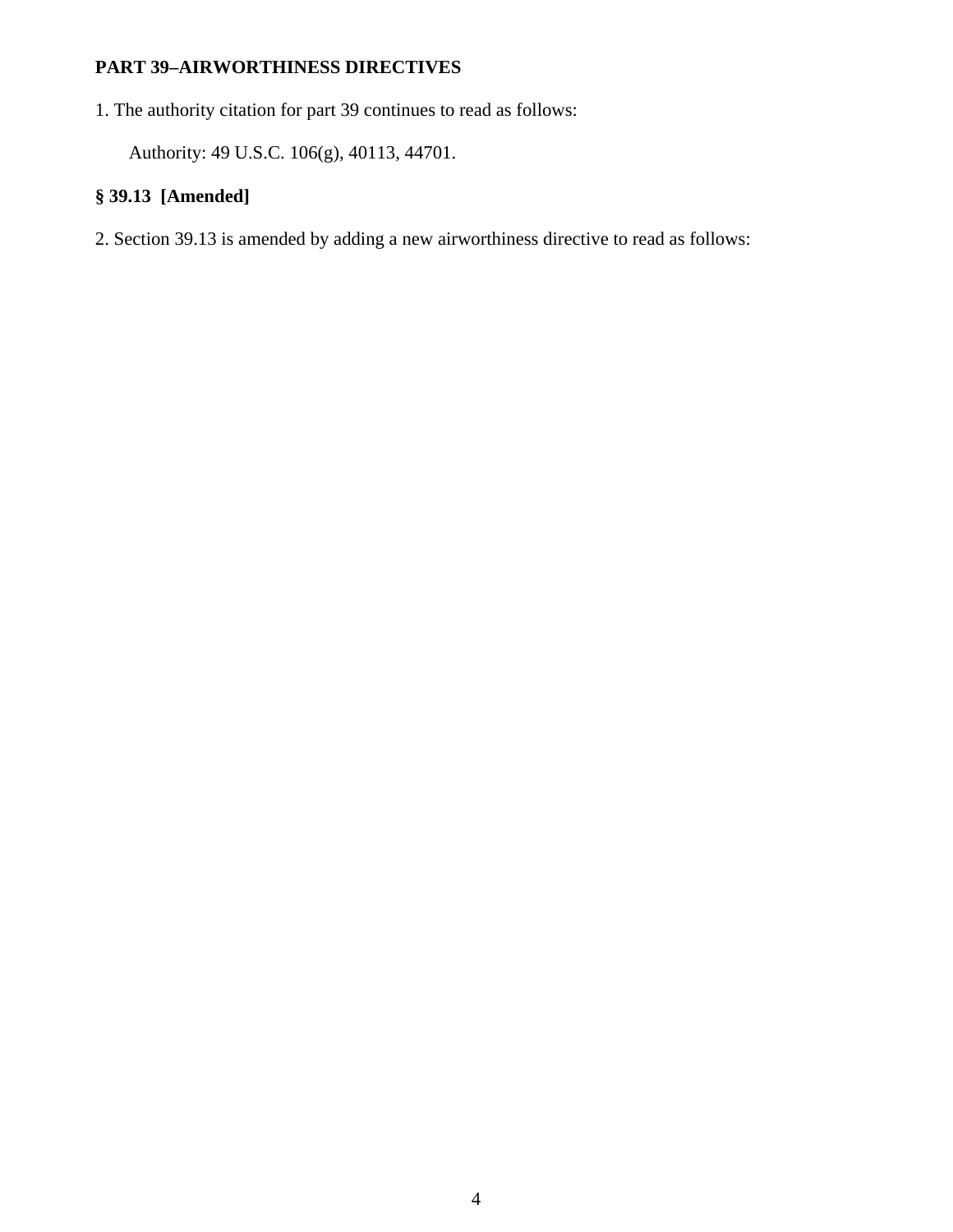# **AIRWORTHINESS DIRECTIVE**



**www.faa.gov/aircraft/safety/alerts/**  www.gpoaccess.gov/fr/advanced.html

**2007-17-05 Sikorsky Aircraft Corporation:** Amendment 39-15163. Docket No. FAA-2007-28971; Directorate Identifier 2007-SW-32-AD.

# **Applicability**

 Model S-92A helicopter, with a tail rotor pitch change shaft and bearing assembly (shaft and bearing assembly) part number 92358-06303-041, installed, certificated in any category.

# **Compliance**

Required as indicated, unless accomplished previously.

 To prevent failure of a shaft and bearing assembly, loss of tail rotor pitch and yaw control, and subsequent loss of control of a helicopter, do the following:

(a) Within 20 hours time-in-service (TIS), borescope inspect as follows:

 (1) Inspect each affected shaft and bearing assembly at tail rotor side by following the Accomplishment Instructions, paragraphs 3.A.(1) through (7) and Figure 4 of Sikorsky Aircraft Corporation Alert Service Bulletin No. 92-64-002, dated August 3, 2007 (ASB). If the shaft bearing fails the inspection, replace the shaft and bearing assembly before further flight.

 (2) Inspect each shaft and bearing assembly on the servo side through the oil filler cap by following the Accomplishment Instructions, paragraphs B.(1) through (9) and Figures 2 and 3, of the ASB. If the shaft bearing fails the inspection, replace the shaft and bearing assembly before further flight.

Note: Maintenance Manual SA S92A-ANM-000 pertains to the subject of this AD.

 (b) Between 10 and 15 hours TIS after installing a shaft and bearing assembly, borescope inspect it by following paragraph (a) of this AD.

 (c) To request a different method of compliance or a different compliance time for this AD, follow the procedures in 14 CFR 39.19. Contact the Manager, Boston Aircraft Certification Office, FAA, ATTN: Wayne Gaulzetti, Aviation Safety Engineer, 12 New England Executive Park, Burlington, MA 01803, telephone (781) 238-7156, fax (781) 238-7170, for information about previously approved alternative methods of compliance.

 (d) The inspections of the shaft and bearing assembly shall be done by following Sikorsky Alert Service Bulletin No. 92-64-002, dated August 3, 2007. The Director of the Federal Register approved this incorporation by reference in accordance with 5 U.S.C. 552(a) and 1 CFR part 51. Copies may be obtained from Sikorsky Aircraft Corporation, Attn: Manager, Commercial Technical Support, mailstop s581a, 6900 Main Street, Stratford, Connecticut, phone (203) 383-4866, e-mail address tsslibrary@sikorsky.com. Copies may be inspected at the FAA, Office of the Regional Counsel, Southwest Region, 2601 Meacham Blvd., Room 663, Fort Worth, Texas or at the National Archives and Records Administration (NARA). For information on the availability of this material at NARA,